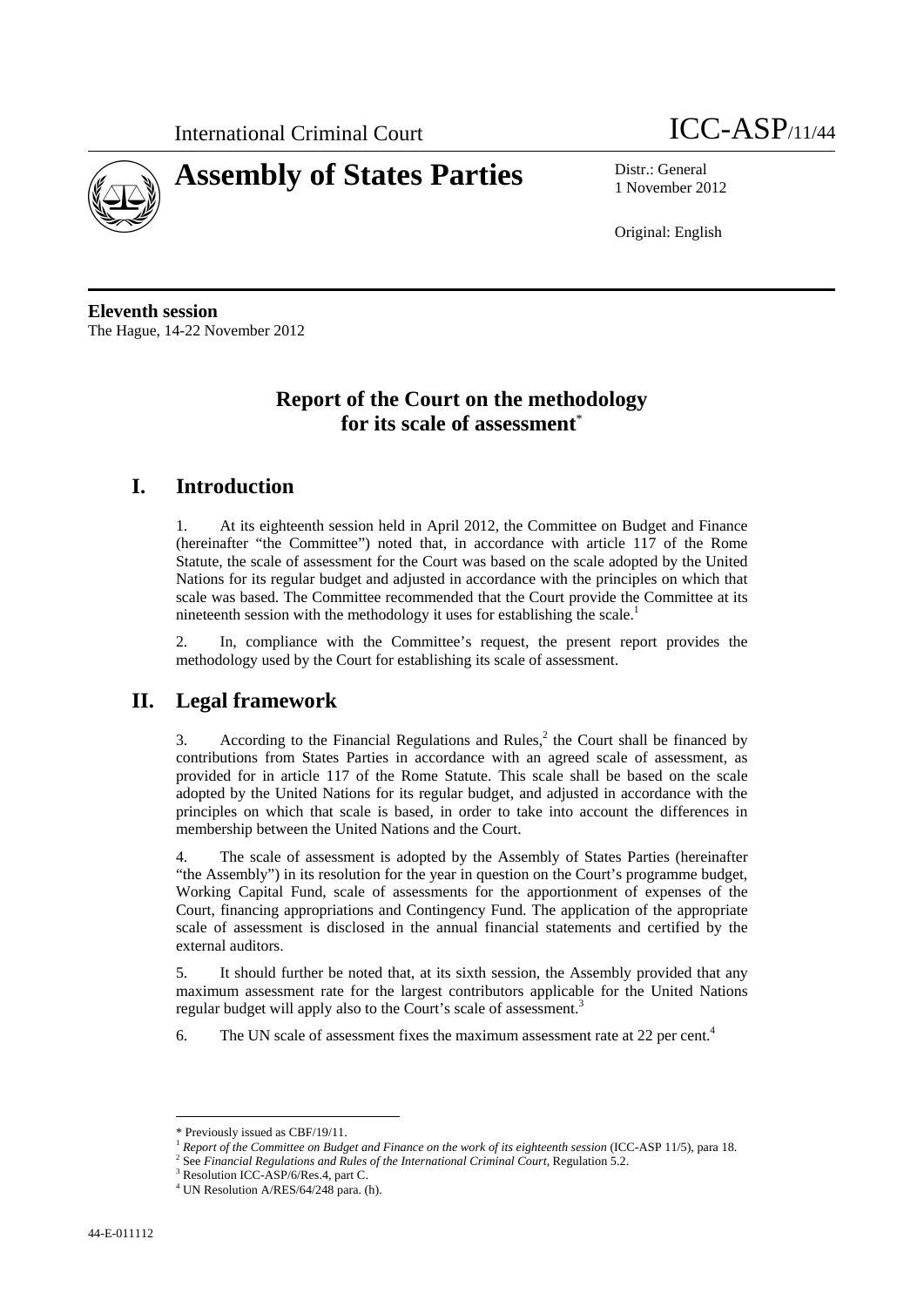7. Under the Financial Regulations and Rules of the United Nations, new States shall be required to make a contribution for the year in which they become members and to provide their proportion of the total advances to the Working Capital Fund at rates to be determined by the General Assembly.<sup>5</sup> The Court's Financial Regulations and Rules mirrors this provision.<sup>6</sup>

8. The Rome Statute shall enter into force for a new State Party on the first day of the month after the 60th day following the deposit by such State of its instrument of ratification, acceptance, approval or accession.<sup>7</sup> The pro-rated portion of the new State Party's contribution will be determined on the basis of this date.

9. The refund of cash surplus shall be apportioned among States Parties in proportion to the scale of assessment applicable to the financial period to which the surplus relates.<sup>8</sup>

10. Payments made by a State Party shall be credited first to the Working Capital Fund, then to the General Fund, and then to the Contingency Fund, in the order in which the State Party was assessed.<sup>9</sup>

#### **III. Scale of assessment applicable for replenishment of the Contingency Fund**

11. The level of the Contingency Fund and the means by which it shall be financed shall be determined by the Assembly. At its tenth session, the Assembly decided to maintain the Contingency Fund at the level of  $\epsilon$ 7 million for 2012 and to replenish the Fund in the amount of  $\epsilon 2.2$  million in 2012.<sup>10</sup>

12. The replenishment of the Contingency Fund has been based on the above mentioned principle in respect of cash surplus and is apportioned among States Parties in proportion to the scale of the assessments applicable to the financial period in which the costs have been charged against the Fund.<sup>11</sup>

13. At its eighteenth session, the Committee further recommended that the scale of assessment chosen for replenishment of the Contingency Fund in future years be not that of the budget year when the replenishment is approved by the Assembly, but that of the corresponding budget year when the replenishment is apportioned among States Parties, as replenishment of the Contingency Fund is forward-looking.<sup>12</sup> The Court will approach the auditors to obtain their opinion as to the conformity of this proposed change in current practice with the principles on the provision of funds established in regulation 5, as well as best financial practice.

# **IV. Description of the calculation of the Court's scale of assessment**

14. The formula used by the Court to determine the scale of assessment is based on the UN scale of assessment and takes into account the difference in membership between the United Nations and the Assembly of States Parties to the Rome Statue. The formula is the following:

Assessment rate of the State Party in the UN scale / sum of assessment rates of all States Parties to the Court in the UN scale \* 100%

 $\overline{a}$ 

<sup>&</sup>lt;sup>5</sup> United Nations: ST/SGB/2003/7, Regulation 3.7.

<sup>&</sup>lt;sup>6</sup> See Financial Regulations and Rules of the International Criminal Court, Regulation 5.10.

<sup>7</sup> Rome Statute, article 126.

<sup>&</sup>lt;sup>8</sup> See Financial Regulations and Rules of the International Criminal Court, Regulation 4.7.

<sup>&</sup>lt;sup>9</sup> See Financial Regulations and Rules of the International Criminal Court, Regulation 5.8. <sup>10</sup> Resolution ICC-ASP/10/Res.4, part E.

<sup>&</sup>lt;sup>11</sup> See Financial Regulations and Rules of the International Criminal Court, Regulation 4.7.

<sup>12</sup> ICC-ASP 11/5, para. 17.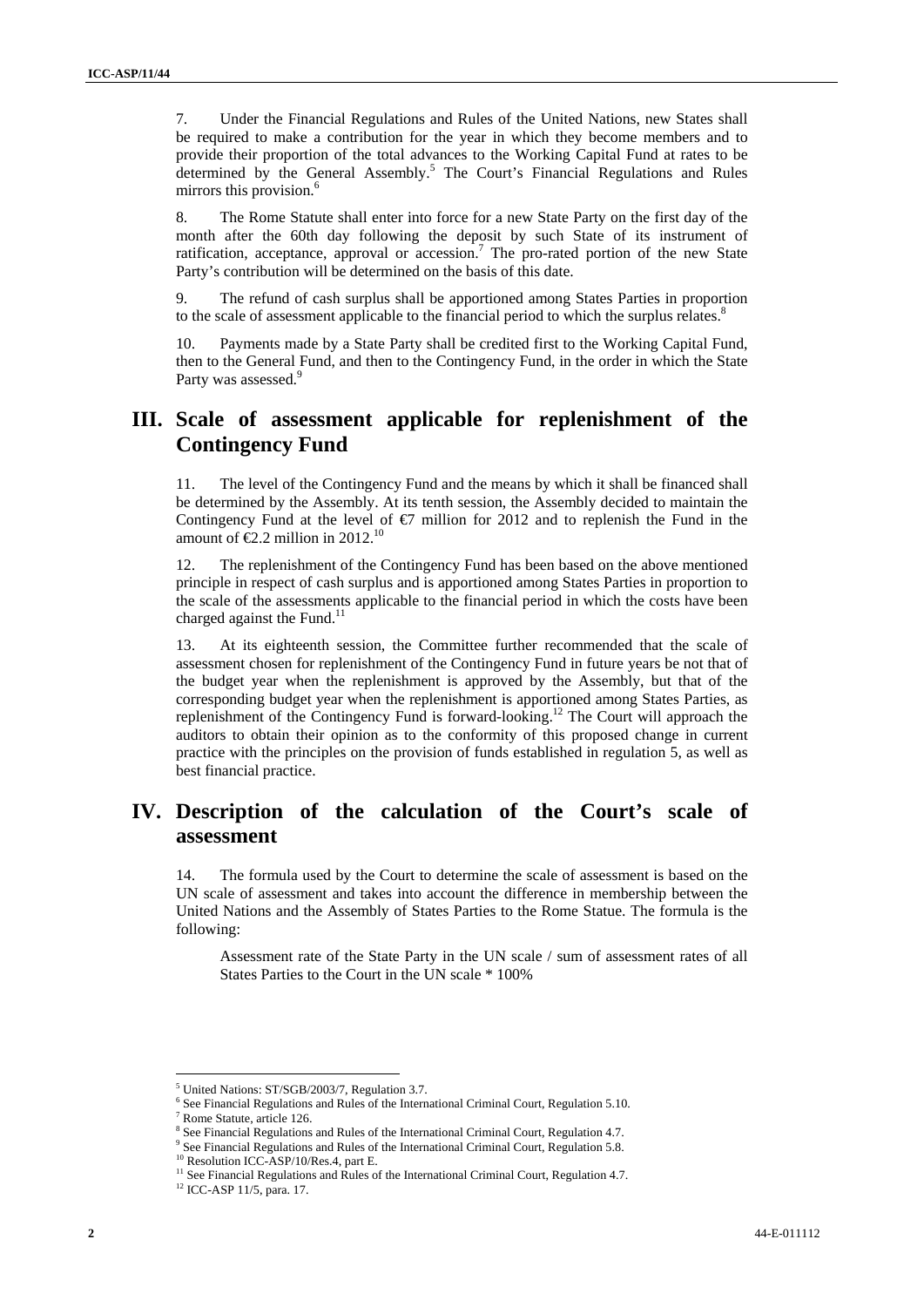15. As an example, the Court's scale of assessment for 2012 contributions includes an assessment rate of 9.7866% for the United Kingdom. The assessment rate in the UN scale of assessment for the United Kingdom is 6.604%. The sum of the assessment rates of all States Parties to the Court in the UN scales amounts to 67.48%. Applying the abovementioned formula, 6.604% is divided by 67.48 and multiplied by 100, giving the rate of assessment for the Court as 9.7866%. After applying the same formula to all States Parties to the Court, the total sum of the Court's assessment rates equals 100%, as against the 67.48% for the UN.

16. For the application of the maximum assessment rate of 22 per cent, the following formula is used. For any State Party for which, under the above formula, the assessment rate for the Court is more than 22 per cent, the rate is fixed at 22 per cent. For the remaining States Parties, the sum of assessment rates in the UN scale is determined. In order to calculate the assessment rates for the Court for each of those States Parties, it is necessary to take the UN assessment rate for that State Party multiplied by 78% (100% minus 22%) and divide it by the sum of the UN assessment rates for the remaining States Parties.

#### *Assessment rate of the State Party in the UN scale \*78% / sum of assessment rates of the remaining States Parties in the UN scale*

17. The new total, for States Parties with a 22 per cent assessment rate, plus the remaining States Parties, equals 100%. The table below provides an example of the calculation of the Court scale of assessment where one State has a maximum assessment rate of 22 per cent.

| Member<br>States UN | UN Scale<br>(%) | Member<br>States ICC | UN Scale<br>(%) | <b>ICC</b> Scale<br>(%) | <b>UN</b> Scale<br>(%) | Adjusted ICC<br>scale with 22%<br>max. rate $(\% )$ |
|---------------------|-----------------|----------------------|-----------------|-------------------------|------------------------|-----------------------------------------------------|
| State 1             | 5               | State 1              | 5               | 6 <sup>1</sup>          | 5                      | $7.5^2$                                             |
| State 2             | 9               |                      |                 |                         |                        |                                                     |
| State 3             | 13              | State 3              | 13              | 15                      | 13                     | 19.5                                                |
| State 4             | 35              | State 4              | 35              | 40                      | $\boldsymbol{0}$       | 22.0                                                |
| State 5             | 12              | State 5              | 12              | 14                      | 12                     | 18.0                                                |
| State 6             | 10              | State 6              | 10              | 11                      | 10                     | 15.0                                                |
| State 7             | $\overline{4}$  |                      |                 |                         |                        |                                                     |
| State 8             | 7               | State 8              | 7               | 8                       | 7                      | 10.5                                                |
| State 9             | 1               | State 9              | 1               | 1                       | 1                      | 1.5                                                 |
| State 10            | $\overline{4}$  | State 10             | 4               | 5                       | 4                      | 6.0                                                 |
| <b>Total</b>        | <b>100</b>      | <b>Total</b>         | 87              | <b>100</b>              | 52                     | 100.0                                               |

**Table 1. Theoretical calculation of scale of assessment for the Court** 

 $1$  equals  $5/87$  \*100.

 $2$  equals 5\*78/52, where 78 represents remainder of the scale once 22 is deducted from 100.

#### **V. Including a new State Party in the scale of assessment**

18. In the year of admission, a new State Party is assessed for its full annual share of the advances to the Working Capital Fund and a pro-rated share based on the total number of months of full membership for all other funds. In the event of a new State Party's entrance date being later than 1 January, the originally derived 1 January scale will be revised so as to re-assess the existing States' contributions for the financial period, which will consequently decrease. Any difference in existing States Parties' contributions resulting from the amount of the assessed contribution of the new State Party will be refunded to those States.

19. The calculation of the new scale of assessment of the Court will be similar to the calculation of the scale of assessment described under D above.